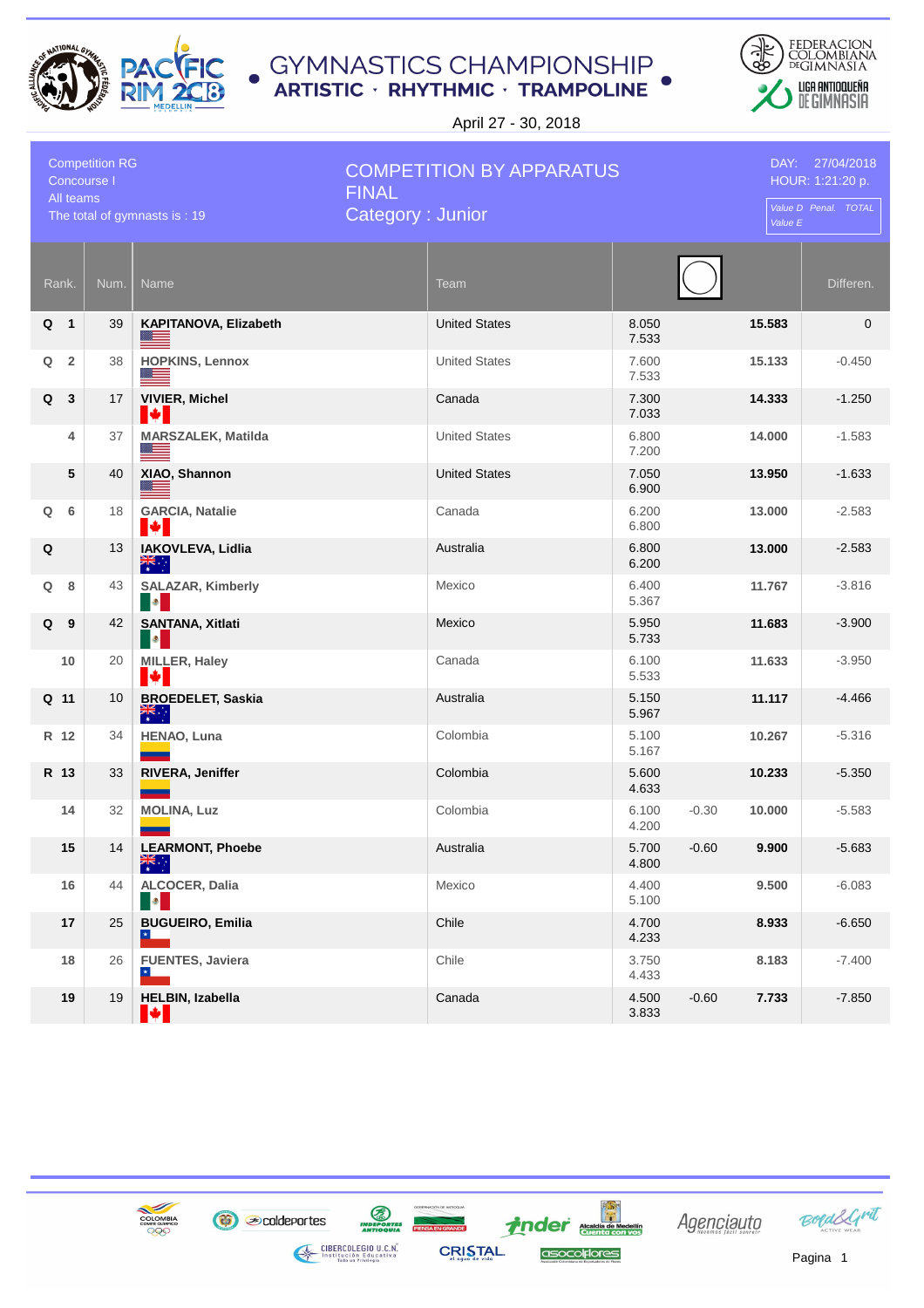



April 27 - 30, 2018

| <b>Competition RG</b><br>Concourse I<br>All teams |                |                 |                                                  | <b>COMPETITION BY APPARATUS</b><br><b>FINAL</b> |                |         | DAY: 27/04/2018<br>HOUR: 1:21:20 p.<br>Value D Penal. TOTAL |             |  |
|---------------------------------------------------|----------------|-----------------|--------------------------------------------------|-------------------------------------------------|----------------|---------|-------------------------------------------------------------|-------------|--|
| The total of gymnasts is: 19                      |                |                 |                                                  | Category: Junior                                |                |         | Value E                                                     |             |  |
|                                                   | Rank.          | Num.            | Name                                             | Team                                            |                |         |                                                             | Differen.   |  |
|                                                   | Q 1            | 39              | KAPITANOVA, Elizabeth                            | <b>United States</b>                            | 7.900<br>8.233 |         | 16.133                                                      | $\mathbf 0$ |  |
| Q                                                 | $\overline{2}$ | 40              | XIAO, Shannon                                    | <b>United States</b>                            | 7.200<br>7.833 |         | 15.033                                                      | $-1.100$    |  |
| Q                                                 | $\mathbf{3}$   | 17              | <b>VIVIER, Michel</b><br>K.                      | Canada                                          | 6.850<br>7.417 |         | 14.267                                                      | $-1.866$    |  |
| Q                                                 | 4              | 18              | <b>GARCIA, Natalie</b><br>IM I                   | Canada                                          | 6.500<br>7.450 |         | 13.950                                                      | $-2.183$    |  |
|                                                   | 5              | 38              | <b>HOPKINS, Lennox</b><br>▓▆▅                    | <b>United States</b>                            | 5.750<br>7.250 |         | 13.000                                                      | $-3.133$    |  |
| Q                                                 | 6              | 42              | <b>SANTANA, Xitlati</b><br><b>B</b>              | Mexico                                          | 6.650<br>5.383 |         | 12.033                                                      | $-4.100$    |  |
| Q                                                 |                | 14              | <b>LEARMONT, Phoebe</b><br>$rac{2}{\pi}$         | Australia                                       | 5.500<br>6.533 |         | 12.033                                                      | $-4.100$    |  |
|                                                   | 8              | 19              | <b>HELBIN, Izabella</b><br>I÷I                   | Canada                                          | 5.100<br>6.900 |         | 12.000                                                      | $-4.133$    |  |
|                                                   | 9              | 20              | <b>MILLER, Haley</b><br>M                        | Canada                                          | 5.050<br>6.400 |         | 11.450                                                      | $-4.683$    |  |
|                                                   | 10             | 37              | <b>MARSZALEK, Matilda</b><br>▀                   | <b>United States</b>                            | 5.200<br>6.350 | $-0.30$ | 11.250                                                      | $-4.883$    |  |
|                                                   | Q 11           | 25              | <b>BUGUEIRO, Emilia</b><br>$\vert \star \vert$   | Chile                                           | 5.450<br>5.667 |         | 11.117                                                      | $-5.016$    |  |
|                                                   | Q 12           | 43              | <b>SALAZAR, Kimberly</b><br><b>B</b>             | Mexico                                          | 5.550<br>5.483 |         | 11.033                                                      | $-5.100$    |  |
|                                                   | 13             | 44              | ALCOCER, Dalia<br>$\bullet$                      | Mexico                                          | 5.250<br>5.450 |         | 10.700                                                      | $-5.433$    |  |
|                                                   | R 14           | 32              | <b>MOLINA, Luz</b>                               | Colombia                                        | 5.150<br>5.467 |         | 10.617                                                      | $-5.516$    |  |
|                                                   | R 15           | 10 <sup>1</sup> | <b>BROEDELET, Saskia</b><br>$\frac{1}{\sqrt{2}}$ | Australia                                       | 5.200<br>5.333 |         | 10.533                                                      | $-5.600$    |  |
|                                                   | 16             | 26              | <b>FUENTES, Javiera</b>                          | Chile                                           | 4.800<br>5.300 |         | 10.100                                                      | $-6.033$    |  |
|                                                   | 17             | 13              | IAKOVLEVA, Lidlia<br>$\overline{\mathbf{r}}$     | Australia                                       | 5.450<br>4.917 | $-0.60$ | 9.767                                                       | $-6.366$    |  |
|                                                   | 18             | 33              | RIVERA, Jeniffer                                 | Colombia                                        | 4.750<br>4.983 |         | 9.733                                                       | $-6.400$    |  |
|                                                   | 19             | 34              | HENAO, Luna                                      | Colombia                                        | 4.150<br>3.750 |         | 7.900                                                       | $-8.233$    |  |

*inder* Academia de Medellín

asocolplores

**S**<br>INDEPORTES

**CRISTAL** 

**CIBERCOLEGIO U.C.N.**<br>Institución Educativa<br>Indo un Prívilegio



**B** coldeportes

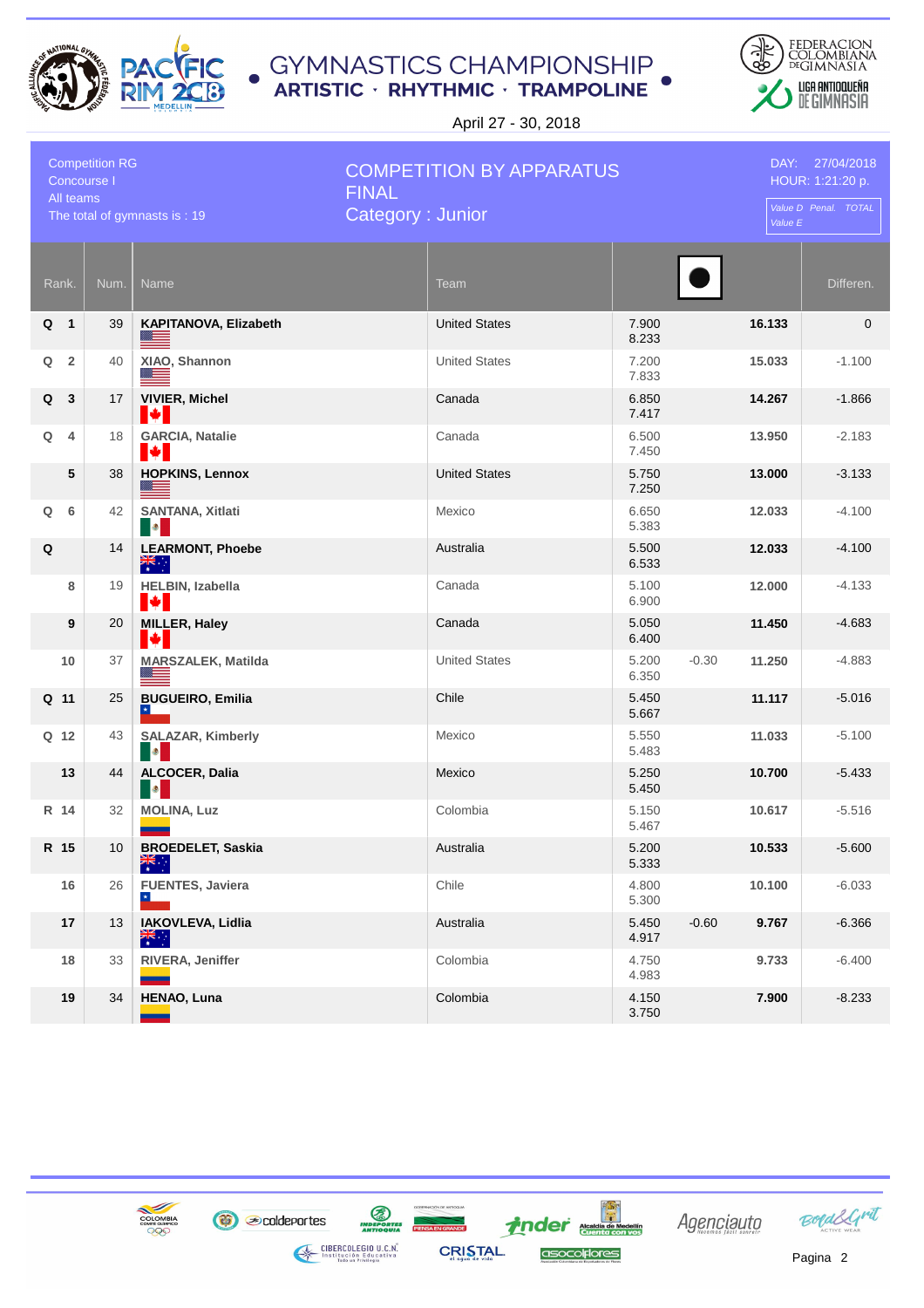



April 27 - 30, 2018

| <b>Competition RG</b><br>Concourse I<br>All teams |                         |      |                                                  | <b>COMPETITION BY APPARATUS</b><br><b>FINAL</b> |                |         | DAY: 28/04/2018<br>HOUR: 2:45:40 p. |                      |
|---------------------------------------------------|-------------------------|------|--------------------------------------------------|-------------------------------------------------|----------------|---------|-------------------------------------|----------------------|
| The total of gymnasts is: 19                      |                         |      |                                                  | Category: Junior                                |                |         | Value E                             | Value D Penal. TOTAL |
|                                                   | Rank.                   | Num. | Name                                             | <b>Team</b>                                     |                |         |                                     | Differen.            |
| Q                                                 | $\overline{\mathbf{1}}$ | 39   | KAPITANOVA, Elizabeth<br>$\equiv$                | <b>United States</b>                            | 8.100<br>8.400 |         | 16.500                              | $\mathbf 0$          |
| Q                                                 | $\overline{2}$          | 40   | XIAO, Shannon<br><u> a</u>                       | <b>United States</b>                            | 7.650<br>7.900 |         | 15.550                              | $-0.950$             |
| Q                                                 | $\mathbf{3}$            | 18   | <b>GARCIA, Natalie</b><br>I¥I                    | Canada                                          | 8.050<br>7.400 |         | 15.450                              | $-1.050$             |
| Q                                                 | 4                       | 17   | <b>VIVIER, Michel</b><br>H                       | Canada                                          | 7.900<br>6.833 |         | 14.733                              | $-1.767$             |
|                                                   | 5                       | 38   | <b>HOPKINS, Lennox</b><br>$\frac{m}{2}$          | <b>United States</b>                            | 7.400<br>6.867 |         | 14.267                              | $-2.233$             |
|                                                   | 6                       | 37   | <b>MARSZALEK, Matilda</b><br>Ø.                  | <b>United States</b>                            | 6.900<br>7.167 |         | 14.067                              | $-2.433$             |
|                                                   | 7                       | 20   | <b>MILLER, Haley</b><br>H                        | Canada                                          | 6.300<br>6.967 |         | 13.267                              | $-3.233$             |
|                                                   | 8                       | 19   | HELBIN, Izabella<br>H                            | Canada                                          | 6.100<br>6.667 |         | 12.767                              | $-3.733$             |
| Q                                                 | - 9                     | 43   | <b>SALAZAR, Kimberly</b><br>I O <mark>l</mark>   | Mexico                                          | 6.300<br>5.333 | $-0.05$ | 11.583                              | $-4.917$             |
|                                                   | $Q$ 10                  | 44   | ALCOCER, Dalia<br><b>B</b>                       | Mexico                                          | 6.200<br>5.033 |         | 11.233                              | $-5.267$             |
|                                                   | Q 11                    | 13   | IAKOVLEVA, Lidlia<br>$rac{1}{\sqrt{2}}$          | Australia                                       | 5.650<br>5.500 |         | 11.150                              | $-5.350$             |
|                                                   | Q 12                    | 33   | RIVERA, Jeniffer<br><b>Contract</b>              | Colombia                                        | 5.300<br>5.267 |         | 10.567                              | $-5.933$             |
|                                                   | R 13                    | 10   | <b>BROEDELET, Saskia</b><br>$\frac{1}{\sqrt{2}}$ | Australia                                       | 5.400<br>5.033 |         | 10.433                              | $-6.067$             |
|                                                   | 14                      | 14   | <b>LEARMONT, Phoebe</b><br>$\frac{2}{\sqrt{2}}$  | Australia                                       | 5.300<br>5.100 |         | 10.400                              | $-6.100$             |
|                                                   | R 15                    | 26   | <b>FUENTES, Javiera</b><br>$\mathbf{H}$          | Chile                                           | 5.350<br>4.967 |         | 10.317                              | $-6.183$             |
|                                                   | 16                      | 25   | <b>BUGUEIRO, Emilia</b><br>$\star$               | Chile                                           | 5.400<br>4.667 |         | 10.067                              | $-6.433$             |
|                                                   | 17                      | 42   | <b>SANTANA, Xitlati</b><br><b>DO</b>             | Mexico                                          | 4.450<br>5.400 |         | 9.850                               | $-6.650$             |
|                                                   | 18                      | 32   | <b>MOLINA, Luz</b>                               | Colombia                                        | 4.400<br>4.400 |         | 8.800                               | $-7.700$             |
|                                                   | 19                      | 34   | <b>HENAO, Luna</b>                               | Colombia                                        | 5.300<br>3.167 |         | 8.467                               | $-8.033$             |

*inder* Academia de Medellín

asocolplores

**ED**<br>INDEPORTES

**CRISTAL** 

**CIBERCOLEGIO U.C.N.**<br>Institución Educativa<br>Indo un Prívilegio



**B** coldeportes